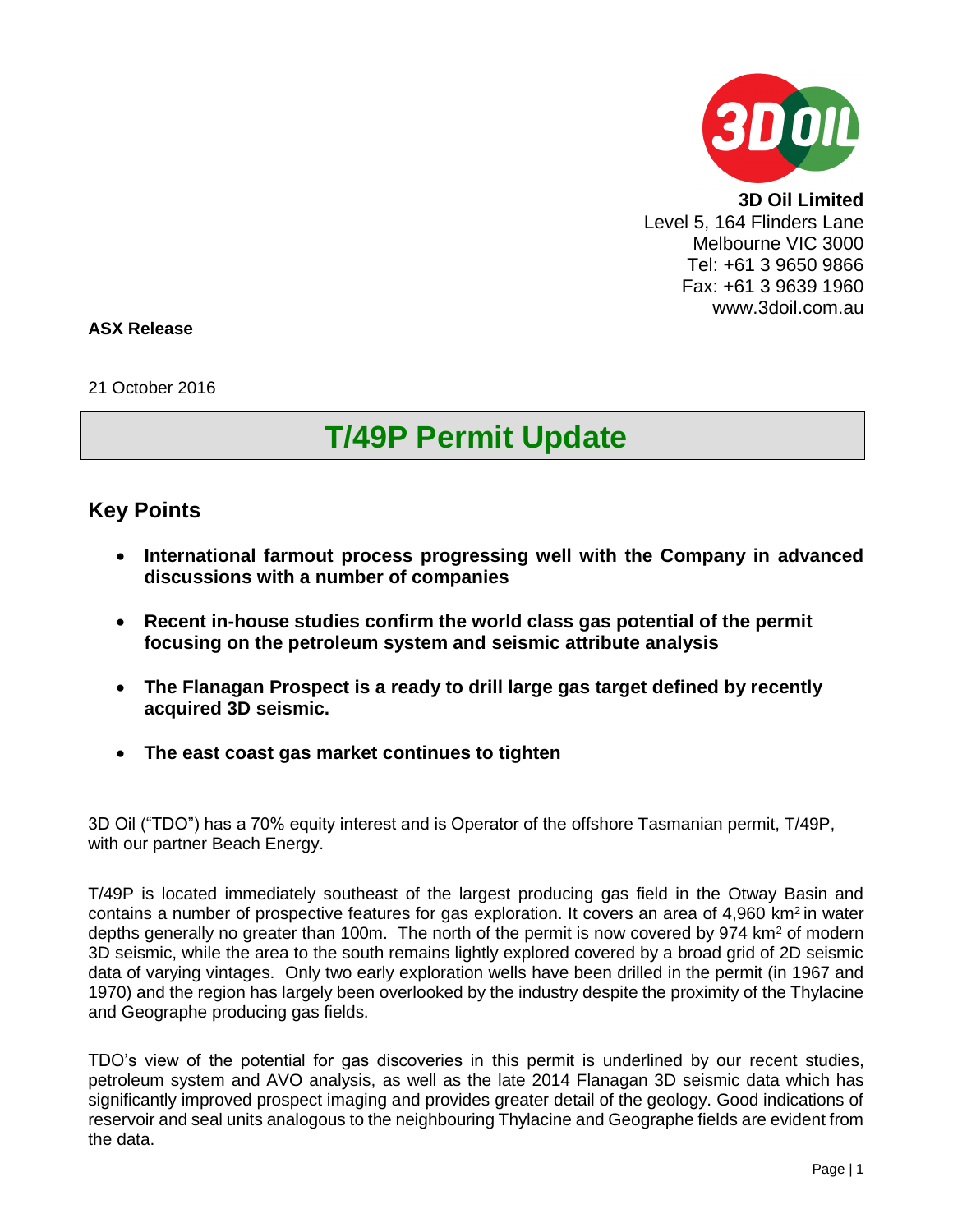Over the last few months TDO has undertaken a global farmout process, engaging with a number of large international petroleum companies. TDO has targeted companies looking to invest in significant new gas opportunities which have access to the Australian east coast gas market. The company is currently in advanced discussions with a number of parties. Nonetheless it should be stressed this does not guarantee a farmout will be executed.

The Flanagan Prospect, delineated by the Flanagan 3D seismic survey, is a large robust structure on trend with the Thylacine gas field. Recent geophysical analysis confirmed that both amplitude and Class III AVO responses are observed in the Flanagan Prospect target reservoir section. This is consistent with the presence of gas as predicted by the petrophysical study. Further, the distribution of this anomalous seismic response corresponds well to the mapped structure at Flanagan which provides further confidence in the analysis.

TDO quoted on 22nd October 2015 that the Flanagan Prospect has a Best Estimate Prospective Resource of 1.38 TCF recoverable gas with a High Estimate of 2.68 TCF.



*Seismic line through the Flanagan Prospect*

Other recent work by TDO has highlighted the potential of a world class petroleum system operating in the T/49P region. This study concluded that the T/49P region has generated more than enough gas to fill the mapped Prospects and Leads. Also, a significant part of this gas generation has been during a late pulse within the last 25 million years providing greater likelihood of filling of the currently identified traps.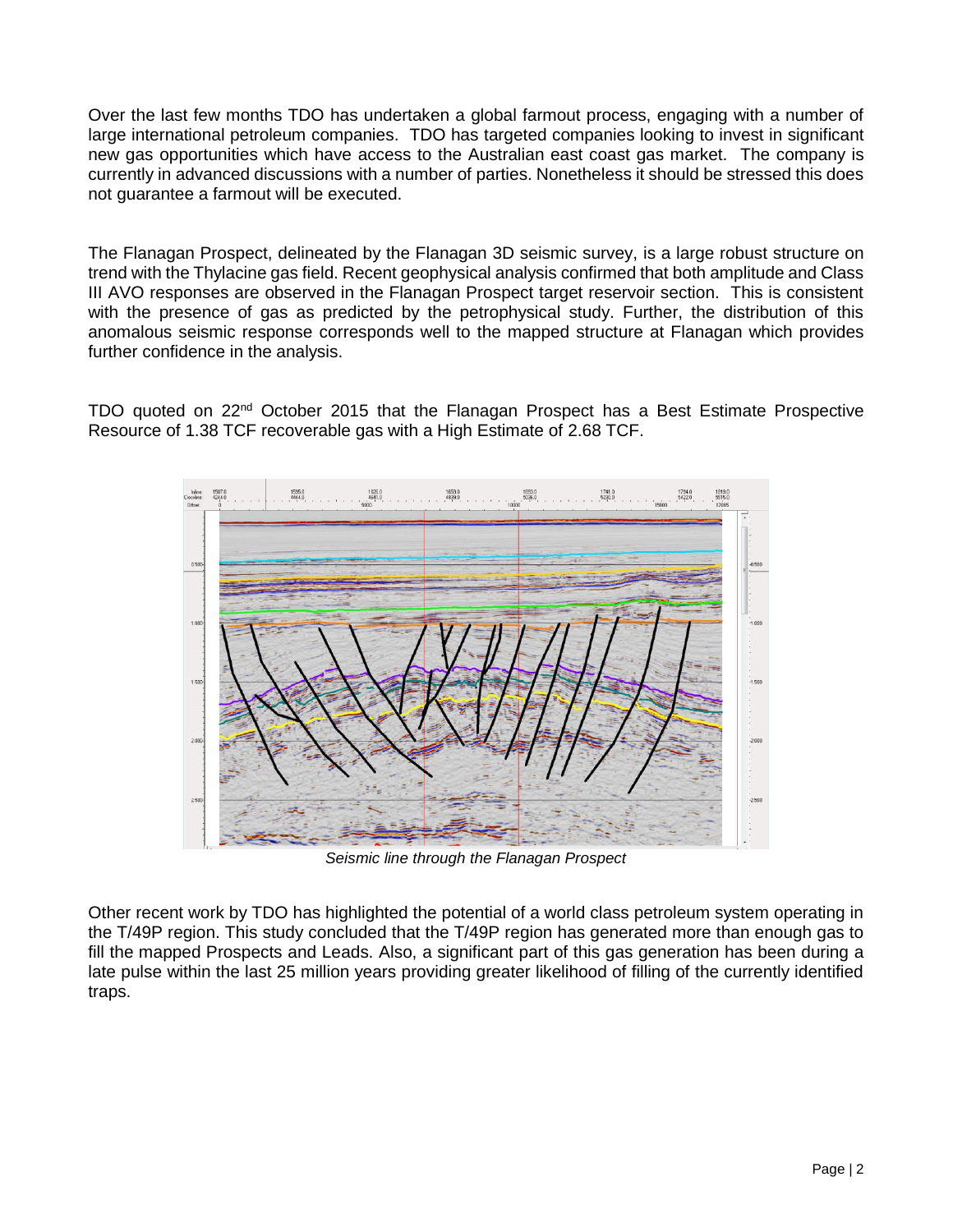

*A 3D perspective image of the Flanagan structure (looking southeast) highlighting the AVO anomalies interpreted to be indicative of gas*

Recent remapping of the highly prospective Seal Rocks lead in the south of T/49P has indicated the structure could be significantly larger than previously interpreted with the potential to contain multi TCF in a series of adjacent fault blocks. TDO interprets Seal Rocks as exhibiting similar characteristics to some of the large gas fields on the North West Shelf. The lead is also well positioned to receive significant gas charge while associated amplitude anomalies are also observed on seismic.

Meanwhile the East Coast gas markets continue to tighten providing strong commercial incentive to explore this region of large conventional gas prospects close to existing production infrastructure.

Santos, in their August 2016 press release following their Asset Review, stated that "During the course of 2016 there has been a slower ramp up of GLNG equity gas production and an increase in the price of third party gas". This has caused Santos to adjust its upstream gas supply and third party gas pricing assumptions for GLNG while a recent Bank of America Merrill Lynch report believed that Santos will downgrade its Roma reserves supplying their GLNG project. This would increase third-party gas purchases to 60% of their needs between 2016 and 2020. This would put additional pressure on the wholesale gas market in eastern Australia which continues to show positive signs for potential producers such as TDO. Spot prices for gas are showing marked increases, indicating a likelihood of higher prices for future gas sales contracts as a result of a shortage gas in the eastern states gas markets.